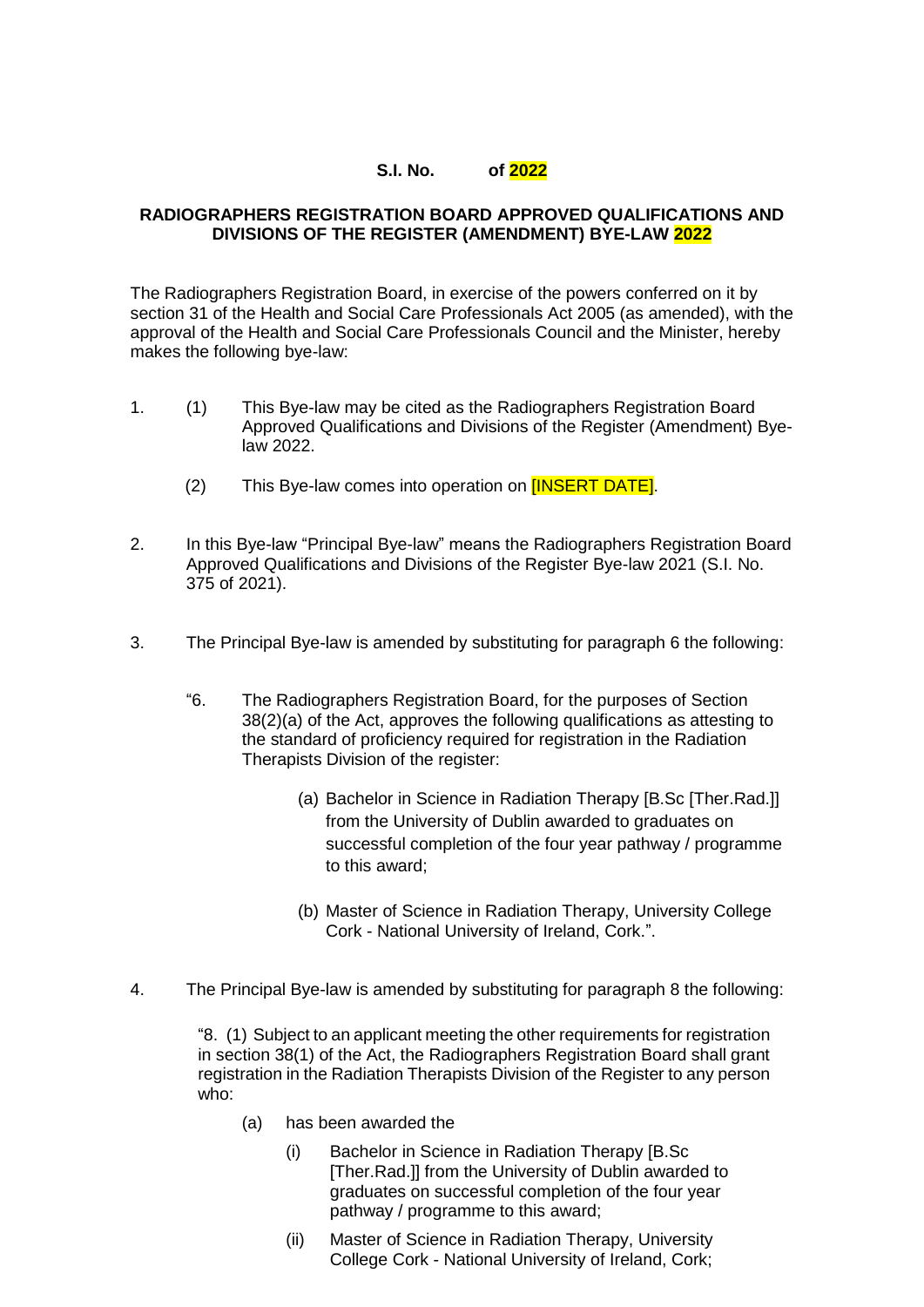- (b) is a person to whom Directive 2005/36/EC applies and whose professional qualification in radiation therapy is recognised in the State in accordance with that Directive,
- (c) is a person other than a person referred to in paragraph (a) or (b), who is eligible to practise radiation therapy in a state other than a state in relation to which Directive 2005/36/EC applies and who—
	- (i) holds a professional qualification in radiation therapy that the Radiographers Registration Board decides is one that attests to a standard of proficiency corresponding to the standard attested to by the Bachelor in Science in Radiation Therapy [B.Sc [Ther.Rad.]] from the University of Dublin awarded to graduates on successful completion of the four year pathway / programme to this award or Master of Science in Radiation Therapy, University College Cork - National University of Ireland, Cork; or
	- (ii) holds a professional qualification that is one that the Radiographers Registration Board decides is not a professional qualification that attests to such a standard of proficiency, but is the subject of a decision of the Radiographers Registration Board that he or she successfully completed, in the State, the aptitude test or adaptation period that the Radiographers Registration Board has required of the person,
- (d) is a person other than a person referred to in paragraph (a), (b) or  $(c)$ , who  $-$ 
	- (i) was lawfully engaged in the practice of radiation therapy for not less than 5 years and
	- (ii) holds a qualification (being a qualification that has never been, or that has formerly been, a qualification within the meaning of section 3(1)) of the Act awarded in the State—
		- (I) listed opposite the profession of radiography in the third column of Schedule 3 of the Act, or
		- (II) prescribed under section 95 of the Act for that profession, or
- (e) is a person other than a person referred to in paragraph (a), (b), (c) or (d), who holds a relevant professional qualification in radiation therapy.

(2) Subject to an applicant meeting the other requirements for registration in section 91(1) of the Act, the Radiographers Registration Board shall grant registration in the Radiation Therapists Division of the Register to any person who, during the period of 5 years ending on the date of the establishment of the Register, was engaged in the State in the practice of radiation therapy, within the meaning, where the Radiographers Registration Board has specified such a meaning in Bye-laws, of those Bye-laws, for a period (or periods which, when taken together, amount to such period) of not less than 2 years or such other period as may be specified in those Bye-laws and whose application for registration is received by the Radiographers Registration Board between the date of establishment of the Register and 2 years after that date and who:

- (a) holds the
	- (i) Bachelor of Science (Therapeutic Radiography) from the University of Dublin;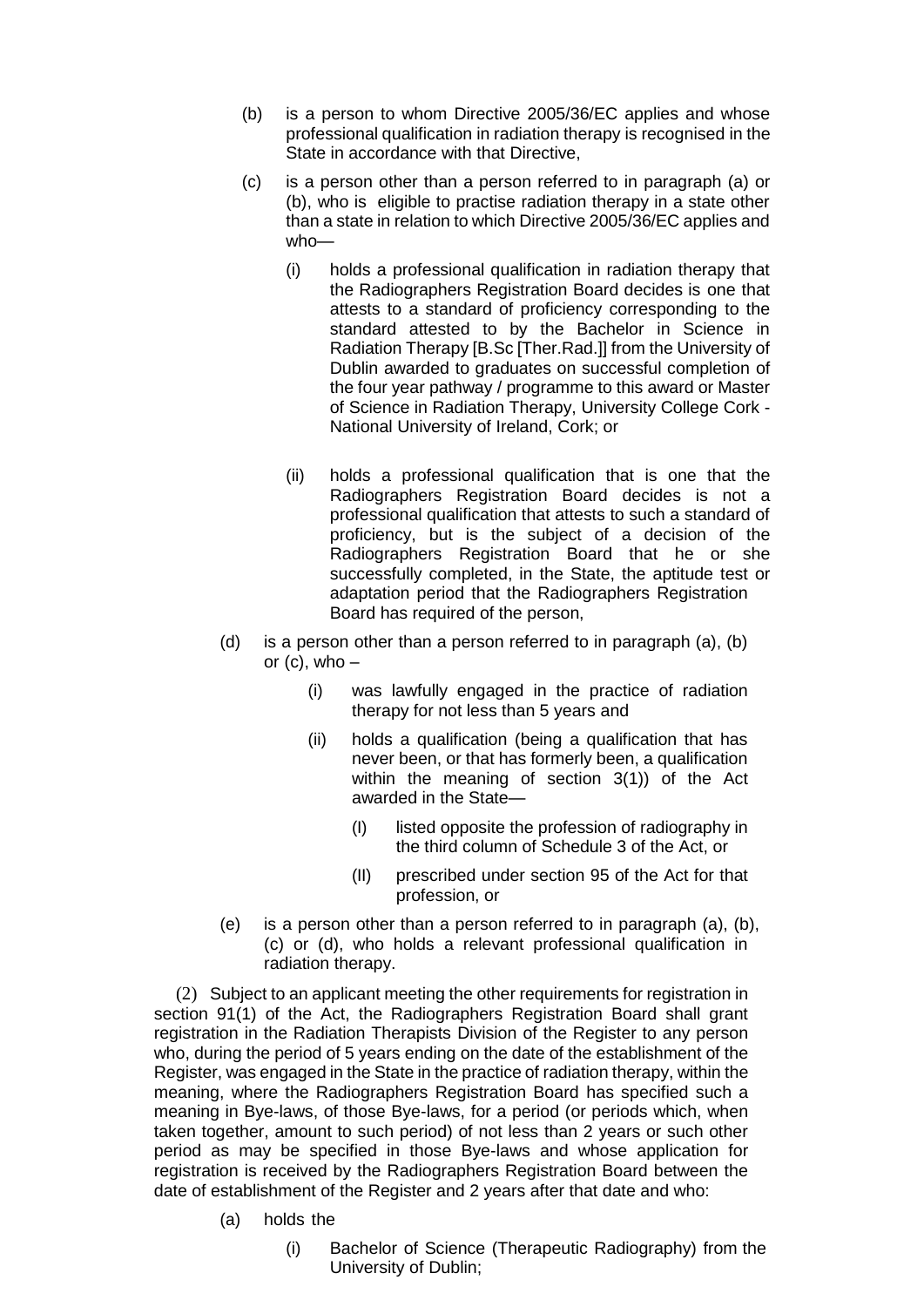- (ii) Bachelor in Science in Radiation Therapy [B.Sc [Ther.Rad.]] from the University of Dublin awarded to graduates on successful completion of the four year pathway / programme to this award;
- (iii) Master of Science in Radiation Therapy, University College Cork - National University of Ireland, Cork; or
- (b) holds the Diploma of the College of Radiographers, London or
- (c) holds a corresponding qualification, or
- (d) holds a professional qualification that, in the opinion of the Radiographers Registration Board, is sufficiently relevant to the practice of the profession in the Radiation Therapists Division and attests to a standard of proficiency corresponding to the qualifications referred to at (a) or ( b) above, or
- (e) successfully completes an assessment of professional competence set by the Radiographers Registration Board in accordance with any guidelines issued by the Council.".

GIVEN under the seal

of the Radiographers Registration Board

[INSERT DATE]

\_\_\_\_\_\_\_\_\_\_\_\_\_\_\_\_\_\_\_\_\_\_\_\_\_\_\_\_\_\_\_\_\_\_\_\_\_ Chairperson, Radiographers Registration Board

and

\_\_\_\_\_\_\_\_\_\_\_\_\_\_\_\_\_\_\_\_\_\_\_\_\_\_\_\_\_\_\_\_\_\_\_ Member, Radiographers Registration Board